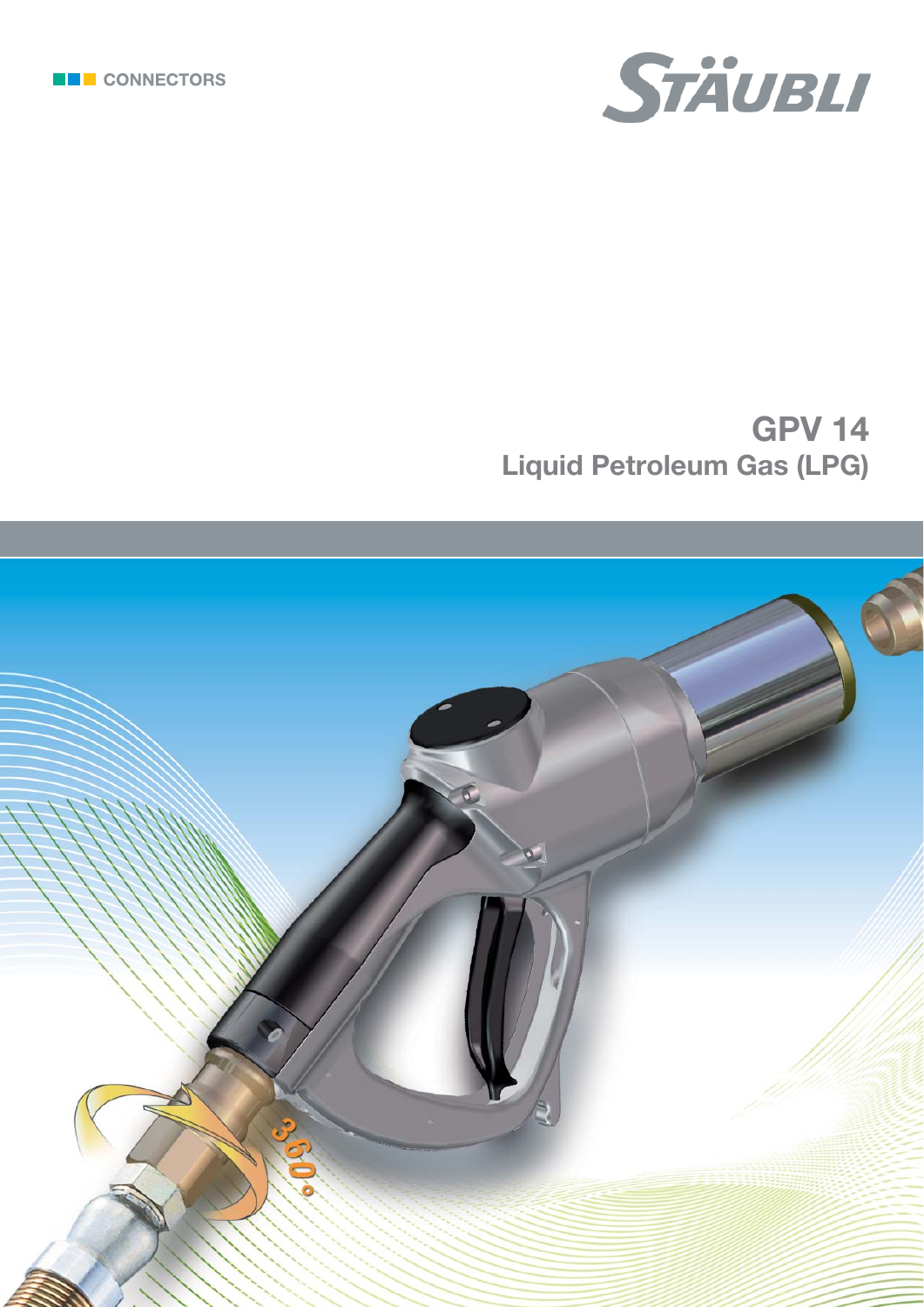

## **Refuelling of the vehicles with LPG**

- private vehicles
- $\blacksquare$  light vehicles
- $\blacksquare$  lifting trucks
- **delivery vehicles**

#### **Complies to EN 13 760**

except for §4.6 relating to requirements for lever operation

European standard for the refuelling of the vehicles with LPG

**Complies to PED 97/23/EC**

Pressure Equipment Directive

#### **Incorporation according to ATEX 94/9/EC**

Explosive Environment Directive

#### **Simple to use**

As easy to handle as a "gasoline" nozzle:

 $\blacksquare$  place the nozzle on the filling unit pull on the lever

#### **Safety and comfort**

Flush face non-spill design for connection and disconnection without leakage: no risk of burn due to gas venting

## **Easy to handle**

- The design of the valve allows a connection without efforts
- The 360° swivel hose connection between nozzle and hose reduces the stresses due to the hose rigidity

#### **Light**

The nozzle only weighs 1,5 kg

## **Total safety of operation**

The sequential principle of connection prohibits any error of handling:

- $\blacksquare$  no venting of gas if the nozzle is not connected on the filling unit
- $\blacksquare$  no possible gas flow as long as the nozzle is not correctly connected
- $\blacksquare$  no possibility of partial locking
- $\blacksquare$  automatic unlocking when the lever is released

## **Integrated safety**

Fully automatic operation:

- audible clic at the connection of the nozzle onto the filling unit
- automatic locking and opening of the circuit when pulling on the lever

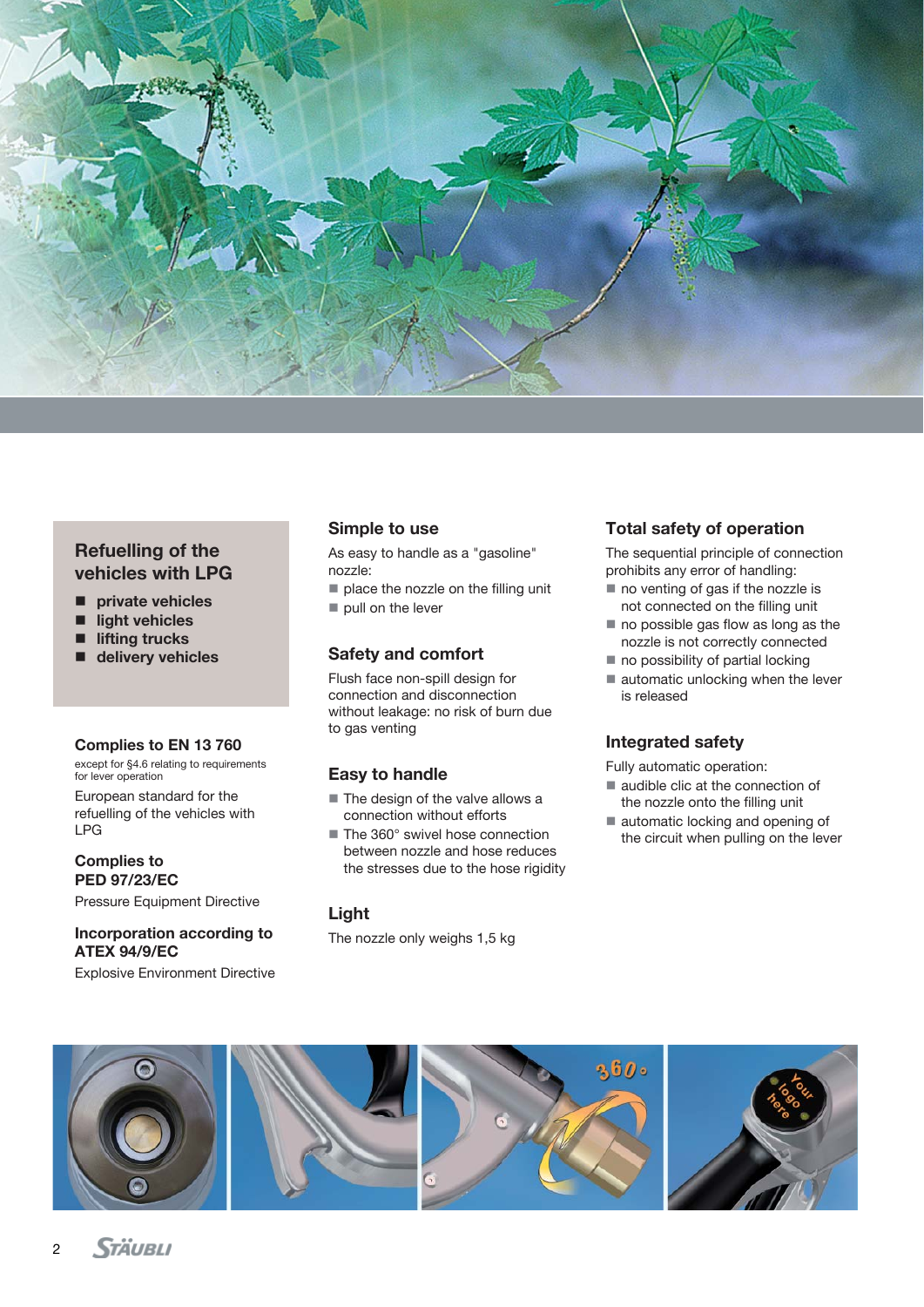

#### **Reliability**

- No radial effort on the seals during handling at the opening or closing of the circuit
- $\blacksquare$  No dynamic seal in the fluid flow
- The front seal is a hermeticallysealed lip seal: the more the pressure increases, the more the seal is tight

#### **Reduced maintenance**

No maintenance except for the front seal and the spring which can be changed on site and without dismantling of the nozzle. Lubrication recommended every 3 months.

See the instruction data sheet **R V 103 01 00** delivered with the product

Patented US Patent 7 040 358 and other countries

## **Technical characteristics**

| ■ LPG min. flow at 20 °C with a pressure drop of 0.70 bar:  125 l/mn |  |
|----------------------------------------------------------------------|--|
|                                                                      |  |
|                                                                      |  |
|                                                                      |  |
|                                                                      |  |
|                                                                      |  |

## **Construction**

Material compatible with the LPG fuel

#### **Accessories**



#### **In-line Break-Away to protect the LPG refuelling installations and the vehicles**

No more prolonged stop of the refuelling stations due to the accidental breakaway of the hose!



We reserve the right to modify all product specifications without prior notice.